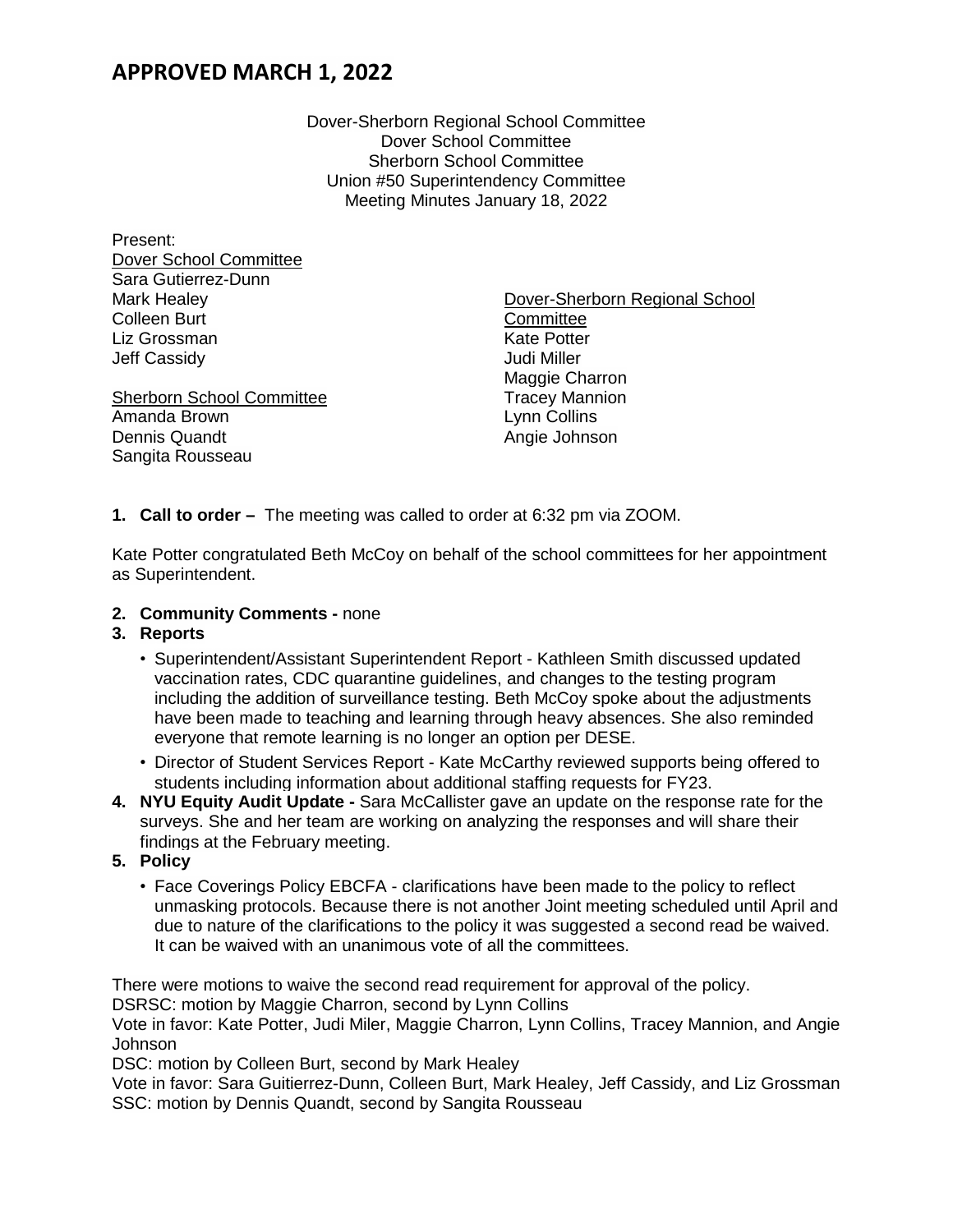## **APPROVED MARCH 1, 2022**

Vote in favor: Amanda Brown, Dennis Quandt, and Sangita Rousseau

There were motions to adopt Face Coverings Policy EBCFA. DSRSC: motion by Judi Miller, second by Lynn Collins Vote in favor: Kate Potter, Judi Miler, Maggie Charron, Lynn Collins, and Angie Johnson. Abstain: Tracey Mannion DSC: motion by Liz Grossman, second by Jeff Cassidy Vote in favor: Sara Guitierrez-Dunn, Colleen Burt, Mark Healey, Jeff Cassidy, and Liz Grossman SSC: motion by Dennis Quandt, second by Sangita Rousseau Vote in favor: Amanda Brown, Dennis Quandt, and Sangita Rousseau

- Public Participation at School Committee Meetings BEDH first read. Changes made to the policy are based on the updates from MASC. Any comments/suggestions on the policy should be sent to the committee chairs.
- **6. School Committee Norms and Protocols -** Dennis Quandt reviewed the norms and protocols developed by the school committees in workshops since August. There was discussion and a few edits made.

There were motions to approve the Dover, Sherborn, and Dover Sherborn Regional School Committees Protocols & Norms for the 2021-22 School Year.

DSRSC: motion by Maggie Charron, second by Angie Johnson

Vote in favor: Kate Potter, Judi Miler, Maggie Charron, Lynn Collins, Tracey Mannion, and Angie Johnson

DSC: motion by Colleen Burt, second by Mark Healey

Vote in favor: Sara Guitierrez-Dunn, Colleen Burt, Mark Healey, Jeff Cassidy, and Liz Grossman SSC: motion by Dennis Quandt, second by Sangita Rousseau

Vote in favor: Amanda Brown, Dennis Quandt, and Sangita Rousseau

#### **7. 2022-23 School Year Calendar**

There were motions to accept the 2022-2023 School Year Calendar as presented.

DSRSC: motion by Angie Johnson, second by Lynn Collins

Vote in favor: Kate Potter, Judi Miler, Maggie Charron, Lynn Collins, Tracey Mannion, and Angie Johnson

DSC: motion by Colleen Burt, second by Liz Grossman

Vote in favor: Sara Guitierrez-Dunn, Colleen Burt, Mark Healey, Jeff Cassidy, and Liz Grossman SSC: motion by Dennis Quandt, second by Sangita Rousseau

Vote in favor: Amanda Brown, Dennis Quandt, and Sangita Rousseau

#### **8. Consent Agenda**

• Approval of December 7, 2021 minutes - typo on 2nd page, should read "slate **of** candidates".

There were motions to approve the Consent Agenda as amended.

DSRSC: motion by Angie Johnson, second by Lynn Collins

Vote in favor: Kate Potter, Judi Miler, Maggie Charron, Lynn Collins, Tracey Mannion, and Angie Johnson

DSC: motion by Jeff Cassidy, second by Mark Healey

Vote in favor: Sara Guitierrez-Dunn, Colleen Burt, Mark Healey, Jeff Cassidy, and Liz Grossman